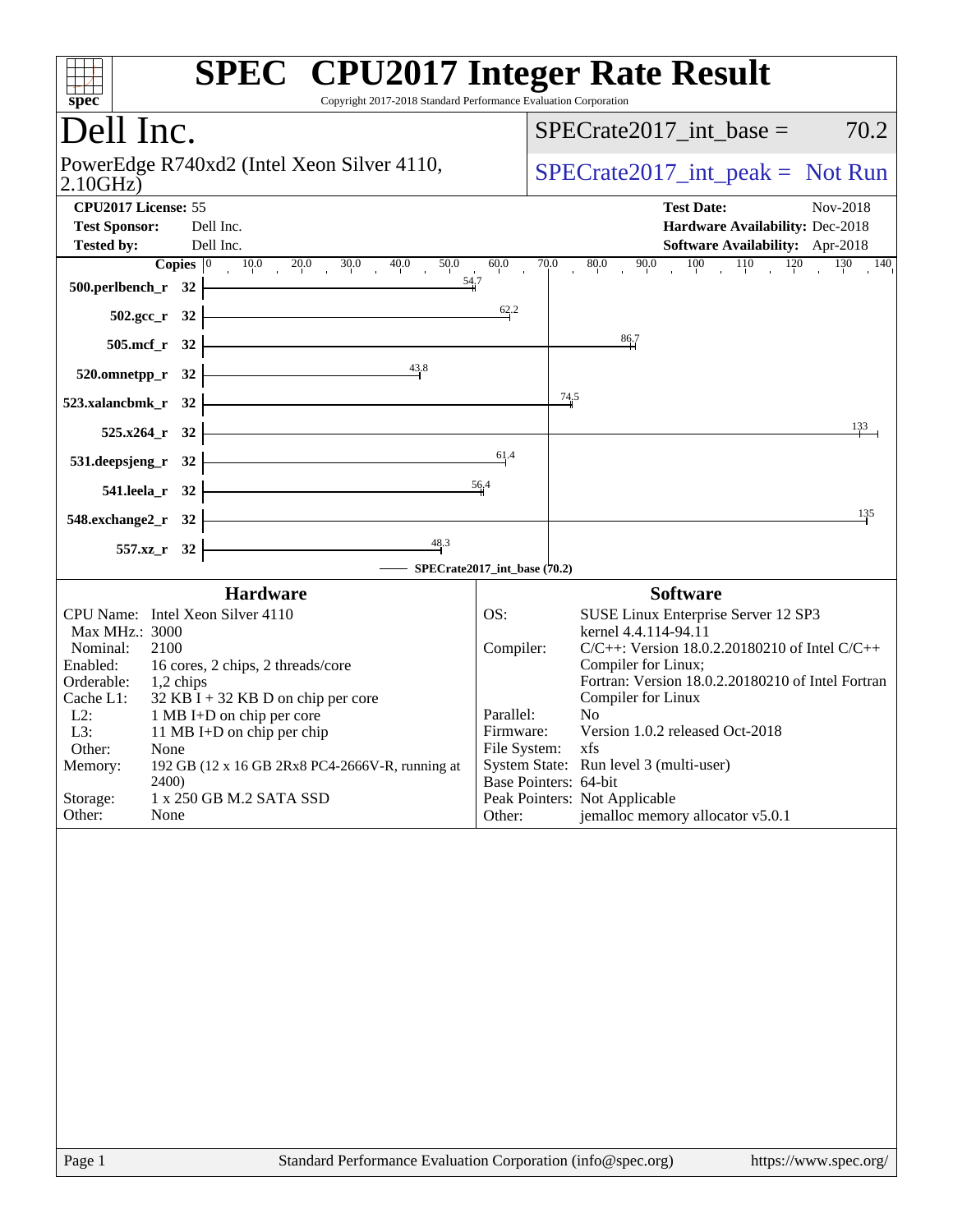

Copyright 2017-2018 Standard Performance Evaluation Corporation

# Dell Inc.

#### 2.10GHz) PowerEdge R740xd2 (Intel Xeon Silver 4110,  $\vert$  [SPECrate2017\\_int\\_peak =](http://www.spec.org/auto/cpu2017/Docs/result-fields.html#SPECrate2017intpeak) Not Run

SPECrate2017 int\_base =  $70.2$ 

**[CPU2017 License:](http://www.spec.org/auto/cpu2017/Docs/result-fields.html#CPU2017License)** 55 **[Test Date:](http://www.spec.org/auto/cpu2017/Docs/result-fields.html#TestDate)** Nov-2018 **[Test Sponsor:](http://www.spec.org/auto/cpu2017/Docs/result-fields.html#TestSponsor)** Dell Inc. **[Hardware Availability:](http://www.spec.org/auto/cpu2017/Docs/result-fields.html#HardwareAvailability)** Dec-2018 **[Tested by:](http://www.spec.org/auto/cpu2017/Docs/result-fields.html#Testedby)** Dell Inc. **[Software Availability:](http://www.spec.org/auto/cpu2017/Docs/result-fields.html#SoftwareAvailability)** Apr-2018

#### **[Results Table](http://www.spec.org/auto/cpu2017/Docs/result-fields.html#ResultsTable)**

|                             | <b>Base</b>   |                |                |                | <b>Peak</b> |                |       |               |                |              |                |              |                |              |
|-----------------------------|---------------|----------------|----------------|----------------|-------------|----------------|-------|---------------|----------------|--------------|----------------|--------------|----------------|--------------|
| <b>Benchmark</b>            | <b>Copies</b> | <b>Seconds</b> | Ratio          | <b>Seconds</b> | Ratio       | <b>Seconds</b> | Ratio | <b>Copies</b> | <b>Seconds</b> | <b>Ratio</b> | <b>Seconds</b> | <b>Ratio</b> | <b>Seconds</b> | <b>Ratio</b> |
| 500.perlbench_r             | 32            | 923            | 55.2           | 931            | 54.7        |                |       |               |                |              |                |              |                |              |
| $502.\text{gcc\_r}$         | 32            | 728            | 62.2           | 729            | 62.2        |                |       |               |                |              |                |              |                |              |
| $505$ .mcf r                | 32            | 596            | 86.7           | 589            | 87.8        |                |       |               |                |              |                |              |                |              |
| 520.omnetpp_r               | 32            | 958            | 43.8           | 952            | 44.1        |                |       |               |                |              |                |              |                |              |
| 523.xalancbmk r             | 32            | 451            | 74.9           | 454            | 74.5        |                |       |               |                |              |                |              |                |              |
| 525.x264 r                  | 32            | 420            | 133            | 409            | 137         |                |       |               |                |              |                |              |                |              |
| 531.deepsjeng_r             | 32            | 597            | 61.4           | 597            | 61.4        |                |       |               |                |              |                |              |                |              |
| 541.leela r                 | 32            | 932            | 56.8           | <u>939</u>     | 56.4        |                |       |               |                |              |                |              |                |              |
| 548.exchange2_r             | 32            | 623            | 135            | 622            | 135         |                |       |               |                |              |                |              |                |              |
| 557.xz r                    | 32            | 716            | 48.3           | 715            | 48.4        |                |       |               |                |              |                |              |                |              |
| $SPECrate2017$ int base =   |               |                | 70.2           |                |             |                |       |               |                |              |                |              |                |              |
| $SPECrate2017\_int\_peak =$ |               |                | <b>Not Run</b> |                |             |                |       |               |                |              |                |              |                |              |

Results appear in the [order in which they were run](http://www.spec.org/auto/cpu2017/Docs/result-fields.html#RunOrder). Bold underlined text [indicates a median measurement.](http://www.spec.org/auto/cpu2017/Docs/result-fields.html#Median)

#### **[Submit Notes](http://www.spec.org/auto/cpu2017/Docs/result-fields.html#SubmitNotes)**

 The numactl mechanism was used to bind copies to processors. The config file option 'submit' was used to generate numactl commands to bind each copy to a specific processor. For details, please see the config file.

### **[Operating System Notes](http://www.spec.org/auto/cpu2017/Docs/result-fields.html#OperatingSystemNotes)**

Stack size set to unlimited using "ulimit -s unlimited"

#### **[General Notes](http://www.spec.org/auto/cpu2017/Docs/result-fields.html#GeneralNotes)**

Environment variables set by runcpu before the start of the run: LD\_LIBRARY\_PATH = "/home/cpu2017/lib/ia32:/home/cpu2017/lib/intel64:/home/cpu2017/je5.0.1-32:/home/cpu2017/je5.0.1-64" Binaries compiled on a system with 1x Intel Core i7-4790 CPU + 32GB RAM memory using Redhat Enterprise Linux 7.4 Yes: The test sponsor attests, as of date of publication, that CVE-2017-5754 (Meltdown) is mitigated in the system as tested and documented. Yes: The test sponsor attests, as of date of publication, that CVE-2017-5753 (Spectre variant 1) is mitigated in the system as tested and documented. Yes: The test sponsor attests, as of date of publication, that CVE-2017-5715 (Spectre variant 2) is mitigated in the system as tested and documented. Transparent Huge Pages enabled by default Prior to runcpu invocation Filesystem page cache synced and cleared with: sync; echo 3> /proc/sys/vm/drop\_caches runcpu command invoked through numactl i.e.:

**(Continued on next page)**

| Page 2 | Standard Performance Evaluation Corporation (info@spec.org) | https://www.spec.org/ |
|--------|-------------------------------------------------------------|-----------------------|
|--------|-------------------------------------------------------------|-----------------------|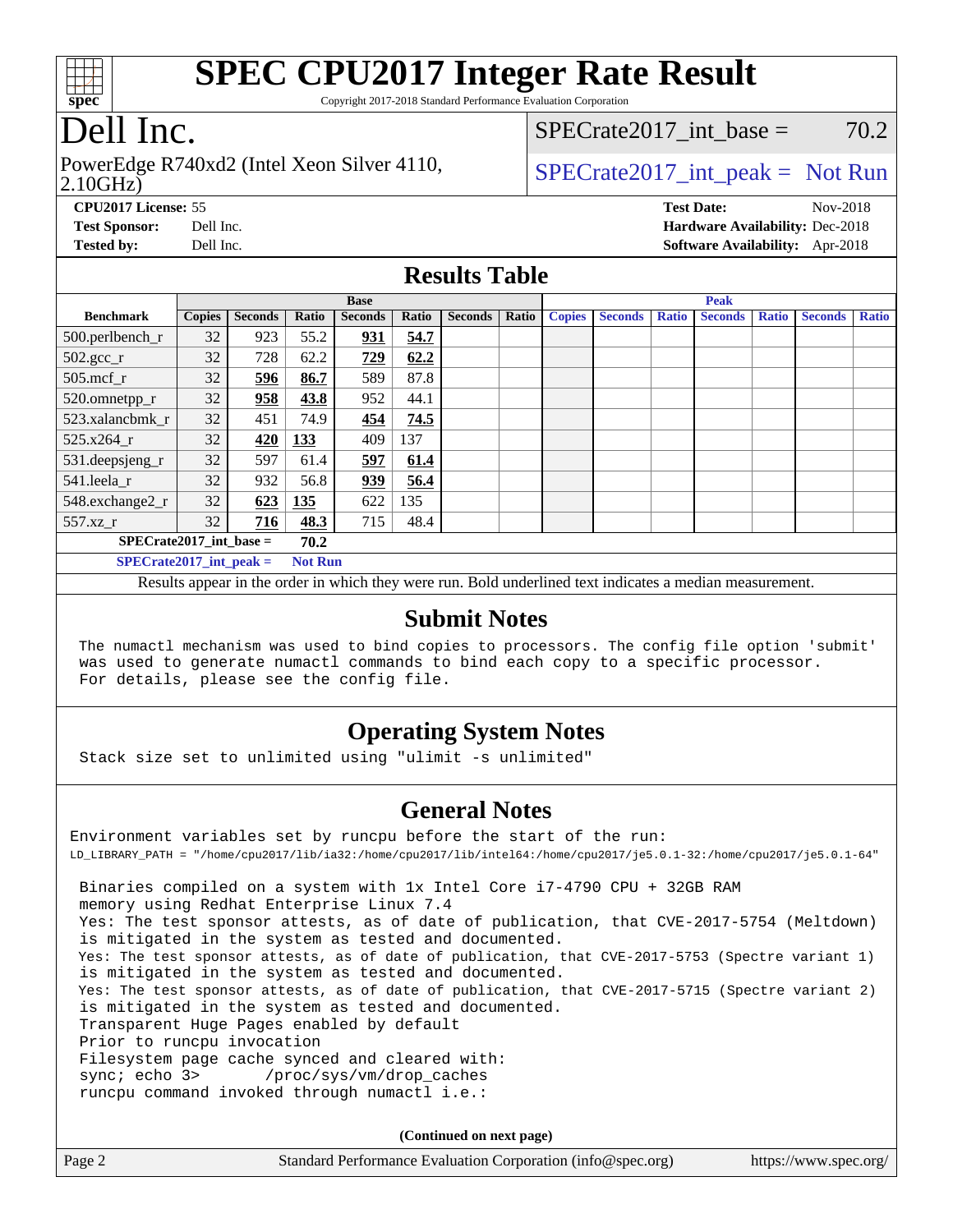

Copyright 2017-2018 Standard Performance Evaluation Corporation

### Dell Inc.

2.10GHz) PowerEdge R740xd2 (Intel Xeon Silver 4110,  $\vert$  [SPECrate2017\\_int\\_peak =](http://www.spec.org/auto/cpu2017/Docs/result-fields.html#SPECrate2017intpeak) Not Run

 $SPECTate2017\_int\_base = 70.2$ 

**[CPU2017 License:](http://www.spec.org/auto/cpu2017/Docs/result-fields.html#CPU2017License)** 55 **[Test Date:](http://www.spec.org/auto/cpu2017/Docs/result-fields.html#TestDate)** Nov-2018

**[Test Sponsor:](http://www.spec.org/auto/cpu2017/Docs/result-fields.html#TestSponsor)** Dell Inc. **[Hardware Availability:](http://www.spec.org/auto/cpu2017/Docs/result-fields.html#HardwareAvailability)** Dec-2018 **[Tested by:](http://www.spec.org/auto/cpu2017/Docs/result-fields.html#Testedby)** Dell Inc. **[Software Availability:](http://www.spec.org/auto/cpu2017/Docs/result-fields.html#SoftwareAvailability)** Apr-2018

#### **[General Notes \(Continued\)](http://www.spec.org/auto/cpu2017/Docs/result-fields.html#GeneralNotes)**

 numactl --interleave=all runcpu <etc> jemalloc, a general purpose malloc implementation built with the RedHat Enterprise 7.4, and the system compiler gcc 4.8.5 sources available from jemalloc.net or <https://github.com/jemalloc/jemalloc/releases>

#### **[Platform Notes](http://www.spec.org/auto/cpu2017/Docs/result-fields.html#PlatformNotes)**

Page 3 Standard Performance Evaluation Corporation [\(info@spec.org\)](mailto:info@spec.org) <https://www.spec.org/> BIOS settings: Virtualization Technology Disabled System Profile set to Custom CPU Performance set to Maximum Performance C States set to Autonomous C1E Disabled Uncore Frequency set to Dynamic Energy Efficiency Policy set to Performance Memory Patrol Scrub Disabled Logical Processor Enabled CPU Interconnect Bus Link Power Management Disabled PCI ASPM L1 Link Power Management Disabled Sysinfo program /home/cpu2017/bin/sysinfo Rev: r5974 of 2018-05-19 9bcde8f2999c33d61f64985e45859ea9 running on linux-m8ku Fri Nov 2 12:56:15 2018 SUT (System Under Test) info as seen by some common utilities. For more information on this section, see <https://www.spec.org/cpu2017/Docs/config.html#sysinfo> From /proc/cpuinfo model name : Intel(R) Xeon(R) Silver 4110 CPU @ 2.10GHz 2 "physical id"s (chips) 32 "processors" cores, siblings (Caution: counting these is hw and system dependent. The following excerpts from /proc/cpuinfo might not be reliable. Use with caution.) cpu cores : 8 siblings : 16 physical 0: cores 0 1 2 3 4 5 6 7 physical 1: cores 0 1 2 3 4 5 6 7 From lscpu: Architecture: x86\_64 CPU op-mode(s): 32-bit, 64-bit Byte Order: Little Endian  $CPU(s):$  32 On-line CPU(s) list: 0-31 Thread(s) per core: 2 Core(s) per socket: 8 **(Continued on next page)**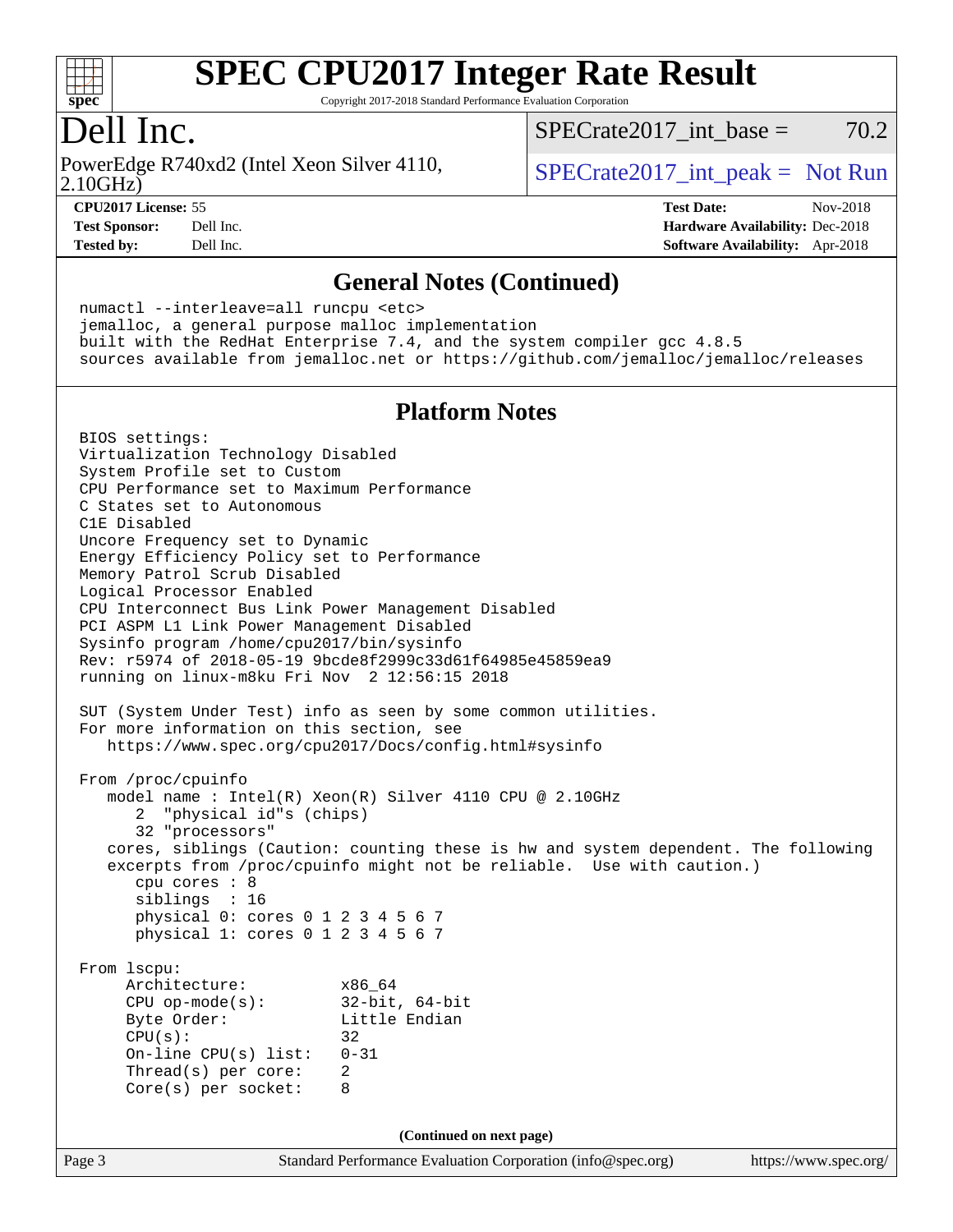

Copyright 2017-2018 Standard Performance Evaluation Corporation

Dell Inc.<br>PowerEdge R740xd2 (Intel Xeon Silver 4110,  $2.10$ GHz)

 $SPECTate2017\_int\_base = 70.2$ 

 $SPECTate 2017\_int\_peak = Not Run$ 

**[CPU2017 License:](http://www.spec.org/auto/cpu2017/Docs/result-fields.html#CPU2017License)** 55 **[Test Date:](http://www.spec.org/auto/cpu2017/Docs/result-fields.html#TestDate)** Nov-2018 **[Test Sponsor:](http://www.spec.org/auto/cpu2017/Docs/result-fields.html#TestSponsor)** Dell Inc. **[Hardware Availability:](http://www.spec.org/auto/cpu2017/Docs/result-fields.html#HardwareAvailability)** Dec-2018 **[Tested by:](http://www.spec.org/auto/cpu2017/Docs/result-fields.html#Testedby)** Dell Inc. **[Software Availability:](http://www.spec.org/auto/cpu2017/Docs/result-fields.html#SoftwareAvailability)** Apr-2018

#### **[Platform Notes \(Continued\)](http://www.spec.org/auto/cpu2017/Docs/result-fields.html#PlatformNotes)**

| 0:<br>10<br>21<br>21<br>10<br>1:<br>From /proc/meminfo<br>MemTotal:<br>HugePages_Total: | 196642468 kB<br>0                                                                                                                                                                                                                                                                                                                                                                                                                                                                                                                                                                                                                                                                                                                                                                                       |                                           | (Continued on next page) |                                                                                                                        |                                                               |
|-----------------------------------------------------------------------------------------|---------------------------------------------------------------------------------------------------------------------------------------------------------------------------------------------------------------------------------------------------------------------------------------------------------------------------------------------------------------------------------------------------------------------------------------------------------------------------------------------------------------------------------------------------------------------------------------------------------------------------------------------------------------------------------------------------------------------------------------------------------------------------------------------------------|-------------------------------------------|--------------------------|------------------------------------------------------------------------------------------------------------------------|---------------------------------------------------------------|
|                                                                                         |                                                                                                                                                                                                                                                                                                                                                                                                                                                                                                                                                                                                                                                                                                                                                                                                         |                                           |                          |                                                                                                                        |                                                               |
|                                                                                         |                                                                                                                                                                                                                                                                                                                                                                                                                                                                                                                                                                                                                                                                                                                                                                                                         |                                           |                          |                                                                                                                        |                                                               |
|                                                                                         |                                                                                                                                                                                                                                                                                                                                                                                                                                                                                                                                                                                                                                                                                                                                                                                                         |                                           |                          |                                                                                                                        |                                                               |
| node<br>$0\quad 1$                                                                      |                                                                                                                                                                                                                                                                                                                                                                                                                                                                                                                                                                                                                                                                                                                                                                                                         |                                           |                          |                                                                                                                        |                                                               |
| node distances:                                                                         |                                                                                                                                                                                                                                                                                                                                                                                                                                                                                                                                                                                                                                                                                                                                                                                                         |                                           |                          |                                                                                                                        |                                                               |
| node 1 free: 96404 MB                                                                   |                                                                                                                                                                                                                                                                                                                                                                                                                                                                                                                                                                                                                                                                                                                                                                                                         |                                           |                          |                                                                                                                        |                                                               |
| node 1 size: 96748 MB                                                                   |                                                                                                                                                                                                                                                                                                                                                                                                                                                                                                                                                                                                                                                                                                                                                                                                         |                                           |                          |                                                                                                                        |                                                               |
|                                                                                         | node 1 cpus: 1 3 5 7 9 11 13 15 17 19 21 23 25 27 29 31                                                                                                                                                                                                                                                                                                                                                                                                                                                                                                                                                                                                                                                                                                                                                 |                                           |                          |                                                                                                                        |                                                               |
| node 0 free: 94892 MB                                                                   |                                                                                                                                                                                                                                                                                                                                                                                                                                                                                                                                                                                                                                                                                                                                                                                                         |                                           |                          |                                                                                                                        |                                                               |
| node 0 size: 95284 MB                                                                   | node 0 cpus: 0 2 4 6 8 10 12 14 16 18 20 22 24 26 28 30                                                                                                                                                                                                                                                                                                                                                                                                                                                                                                                                                                                                                                                                                                                                                 |                                           |                          |                                                                                                                        |                                                               |
|                                                                                         | $available: 2 nodes (0-1)$                                                                                                                                                                                                                                                                                                                                                                                                                                                                                                                                                                                                                                                                                                                                                                              |                                           |                          |                                                                                                                        |                                                               |
| physical chip.                                                                          |                                                                                                                                                                                                                                                                                                                                                                                                                                                                                                                                                                                                                                                                                                                                                                                                         |                                           |                          |                                                                                                                        |                                                               |
|                                                                                         | From numactl --hardware WARNING: a numactl 'node' might or might not correspond to a                                                                                                                                                                                                                                                                                                                                                                                                                                                                                                                                                                                                                                                                                                                    |                                           |                          |                                                                                                                        |                                                               |
| /proc/cpuinfo cache data                                                                | cache size : 11264 KB                                                                                                                                                                                                                                                                                                                                                                                                                                                                                                                                                                                                                                                                                                                                                                                   |                                           |                          |                                                                                                                        |                                                               |
| Virtualization:<br>Lld cache:<br>Lli cache:<br>L2 cache:<br>L3 cache:<br>Flags:         | NUMA node0 CPU(s):<br>NUMA nodel $CPU(s):$<br>pat pse36 clflush dts acpi mmx fxsr sse sse2 ss ht tm pbe syscall nx pdpelgb rdtscp<br>lm constant_tsc art arch_perfmon pebs bts rep_good nopl xtopology nonstop_tsc<br>aperfmperf eagerfpu pni pclmulqdq dtes64 monitor ds_cpl vmx smx est tm2 ssse3 sdbg<br>fma cx16 xtpr pdcm pcid dca sse4_1 sse4_2 x2apic movbe popcnt tsc_deadline_timer aes<br>xsave avx f16c rdrand lahf_lm abm 3dnowprefetch ida arat epb invpcid_single pln pts<br>dtherm intel_pt rsb_ctxsw spec_ctrl retpoline kaiser tpr_shadow vnmi flexpriority<br>ept vpid fsgsbase tsc_adjust bmil hle avx2 smep bmi2 erms invpcid rtm cqm mpx<br>avx512f avx512dq rdseed adx smap clflushopt clwb avx512cd avx512bw avx512vl xsaveopt<br>xsavec xgetbvl cqm_llc cqm_occup_llc pku ospke | $VT - x$<br>32K<br>32K<br>1024K<br>11264K |                          | 0, 2, 4, 6, 8, 10, 12, 14, 16, 18, 20, 22, 24, 26, 28, 30<br>1, 3, 5, 7, 9, 11, 13, 15, 17, 19, 21, 23, 25, 27, 29, 31 | fpu vme de pse tsc msr pae mce cx8 apic sep mtrr pge mca cmov |
| BogoMIPS:                                                                               |                                                                                                                                                                                                                                                                                                                                                                                                                                                                                                                                                                                                                                                                                                                                                                                                         | 4190.15                                   |                          |                                                                                                                        |                                                               |
| CPU MHz:                                                                                |                                                                                                                                                                                                                                                                                                                                                                                                                                                                                                                                                                                                                                                                                                                                                                                                         | 2095.078                                  |                          |                                                                                                                        |                                                               |
| Stepping:                                                                               |                                                                                                                                                                                                                                                                                                                                                                                                                                                                                                                                                                                                                                                                                                                                                                                                         | 4                                         |                          |                                                                                                                        |                                                               |
| Model:<br>Model name:                                                                   |                                                                                                                                                                                                                                                                                                                                                                                                                                                                                                                                                                                                                                                                                                                                                                                                         |                                           |                          | Intel(R) Xeon(R) Silver 4110 CPU @ 2.10GHz                                                                             |                                                               |
| CPU family:                                                                             |                                                                                                                                                                                                                                                                                                                                                                                                                                                                                                                                                                                                                                                                                                                                                                                                         | 6<br>85                                   |                          |                                                                                                                        |                                                               |
|                                                                                         |                                                                                                                                                                                                                                                                                                                                                                                                                                                                                                                                                                                                                                                                                                                                                                                                         | GenuineIntel                              |                          |                                                                                                                        |                                                               |
|                                                                                         |                                                                                                                                                                                                                                                                                                                                                                                                                                                                                                                                                                                                                                                                                                                                                                                                         |                                           |                          |                                                                                                                        |                                                               |
| NUMA $node(s)$ :<br>Vendor ID:                                                          |                                                                                                                                                                                                                                                                                                                                                                                                                                                                                                                                                                                                                                                                                                                                                                                                         | 2                                         |                          |                                                                                                                        |                                                               |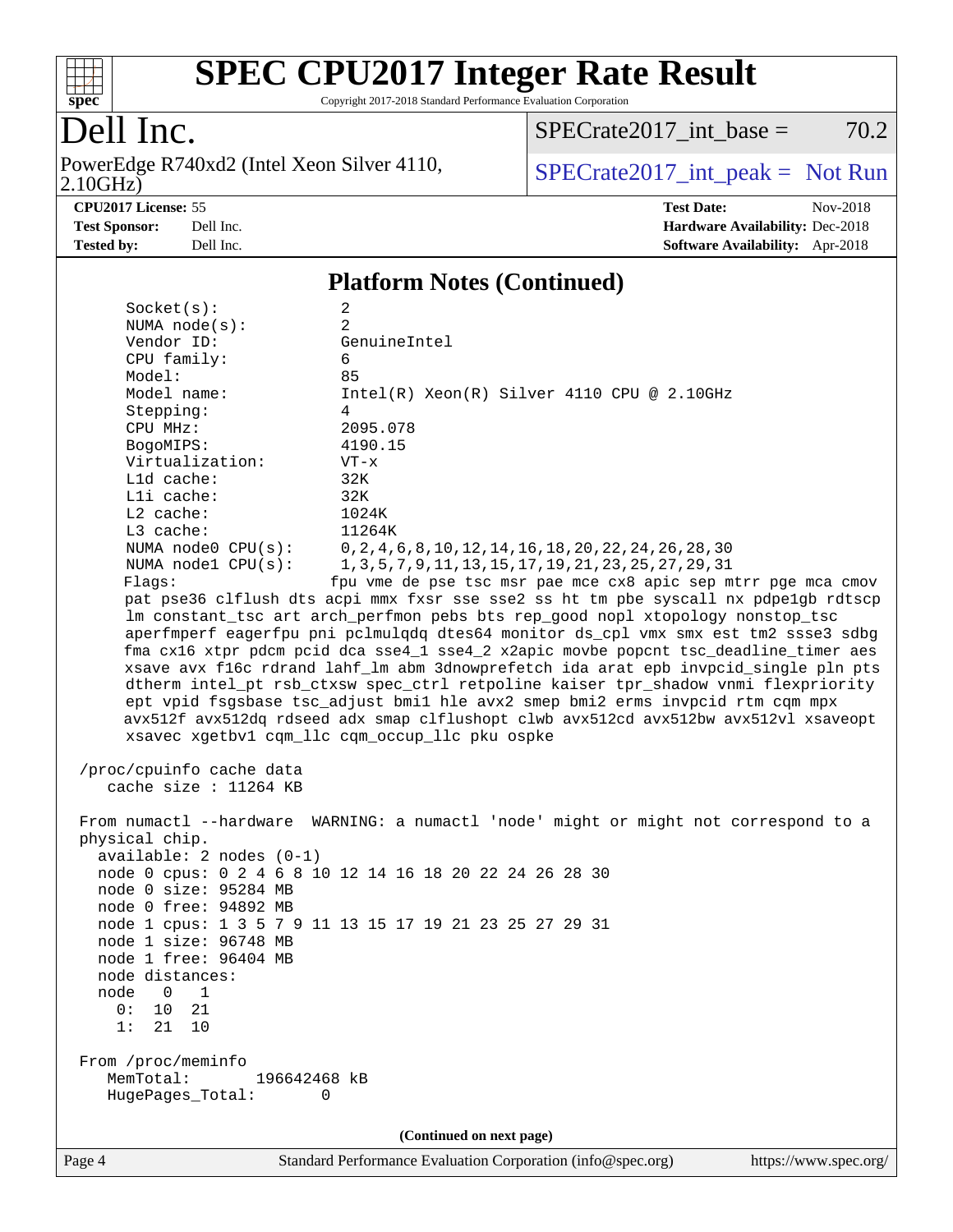

Copyright 2017-2018 Standard Performance Evaluation Corporation

### Dell Inc.

PowerEdge R740xd2 (Intel Xeon Silver 4110,  $\vert$  [SPECrate2017\\_int\\_peak =](http://www.spec.org/auto/cpu2017/Docs/result-fields.html#SPECrate2017intpeak) Not Run

SPECrate2017 int\_base =  $70.2$ 

2.10GHz)

**[Tested by:](http://www.spec.org/auto/cpu2017/Docs/result-fields.html#Testedby)** Dell Inc. **[Software Availability:](http://www.spec.org/auto/cpu2017/Docs/result-fields.html#SoftwareAvailability)** Apr-2018

**[CPU2017 License:](http://www.spec.org/auto/cpu2017/Docs/result-fields.html#CPU2017License)** 55 **[Test Date:](http://www.spec.org/auto/cpu2017/Docs/result-fields.html#TestDate)** Nov-2018 **[Test Sponsor:](http://www.spec.org/auto/cpu2017/Docs/result-fields.html#TestSponsor)** Dell Inc. **[Hardware Availability:](http://www.spec.org/auto/cpu2017/Docs/result-fields.html#HardwareAvailability)** Dec-2018

#### **[Platform Notes \(Continued\)](http://www.spec.org/auto/cpu2017/Docs/result-fields.html#PlatformNotes)**

 Hugepagesize: 2048 kB /usr/bin/lsb\_release -d SUSE Linux Enterprise Server 12 SP3 From /etc/\*release\* /etc/\*version\* SuSE-release: SUSE Linux Enterprise Server 12 (x86\_64) VERSION = 12 PATCHLEVEL = 3 # This file is deprecated and will be removed in a future service pack or release. # Please check /etc/os-release for details about this release. os-release: NAME="SLES" VERSION="12-SP3" VERSION\_ID="12.3" PRETTY\_NAME="SUSE Linux Enterprise Server 12 SP3" ID="sles" ANSI\_COLOR="0;32" CPE\_NAME="cpe:/o:suse:sles:12:sp3" uname -a: Linux linux-m8ku 4.4.114-94.11-default #1 SMP Thu Feb 1 19:28:26 UTC 2018 (4309ff9) x86\_64 x86\_64 x86\_64 GNU/Linux Kernel self-reported vulnerability status: CVE-2017-5754 (Meltdown): Mitigation: PTI CVE-2017-5753 (Spectre variant 1): Mitigation: Barriers CVE-2017-5715 (Spectre variant 2): Mitigation: IBRS+IBPB run-level 3 Nov 2 12:51 last=5 SPEC is set to: /home/cpu2017 Filesystem Type Size Used Avail Use% Mounted on /dev/sdab4 xfs 182G 4.0G 178G 3% /home Additional information from dmidecode follows. WARNING: Use caution when you interpret this section. The 'dmidecode' program reads system data which is "intended to allow hardware to be accurately determined", but the intent may not be met, as there are frequent changes to hardware, firmware, and the "DMTF SMBIOS" standard. BIOS Dell Inc. 1.0.2 10/19/2018 Memory: 12x 002C04B3002C 18ASF2G72PDZ-2G6E1 16 GB 2 rank 2666, configured at 2400 4x Not Specified Not Specified (End of data from sysinfo program)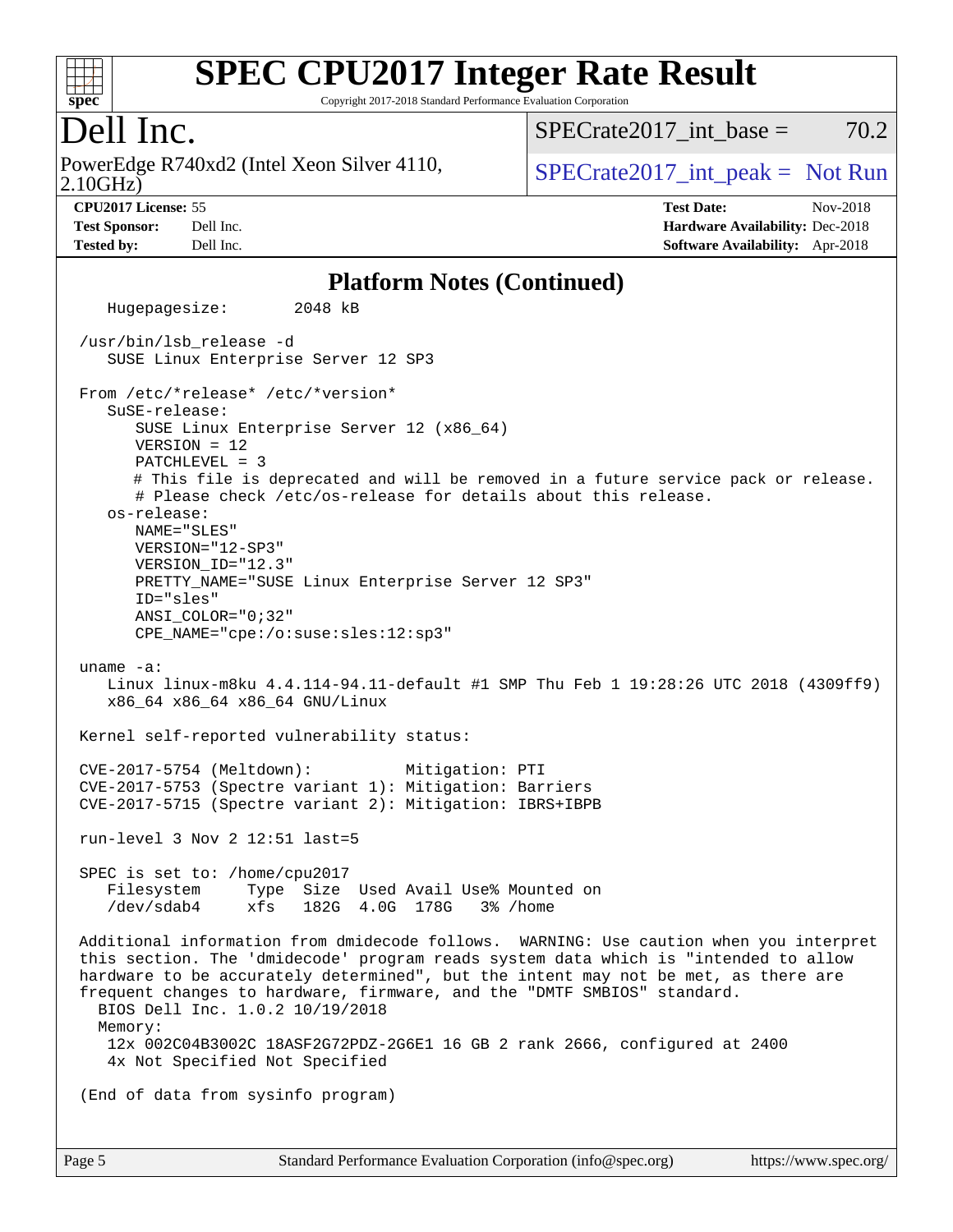

Copyright 2017-2018 Standard Performance Evaluation Corporation

## Dell Inc.

PowerEdge R740xd2 (Intel Xeon Silver 4110,  $\vert$  [SPECrate2017\\_int\\_peak =](http://www.spec.org/auto/cpu2017/Docs/result-fields.html#SPECrate2017intpeak) Not Run

 $SPECTate2017\_int\_base = 70.2$ 

2.10GHz)

**[CPU2017 License:](http://www.spec.org/auto/cpu2017/Docs/result-fields.html#CPU2017License)** 55 **[Test Date:](http://www.spec.org/auto/cpu2017/Docs/result-fields.html#TestDate)** Nov-2018 **[Test Sponsor:](http://www.spec.org/auto/cpu2017/Docs/result-fields.html#TestSponsor)** Dell Inc. **[Hardware Availability:](http://www.spec.org/auto/cpu2017/Docs/result-fields.html#HardwareAvailability)** Dec-2018 **[Tested by:](http://www.spec.org/auto/cpu2017/Docs/result-fields.html#Testedby)** Dell Inc. **[Software Availability:](http://www.spec.org/auto/cpu2017/Docs/result-fields.html#SoftwareAvailability)** Apr-2018

### **[Compiler Version Notes](http://www.spec.org/auto/cpu2017/Docs/result-fields.html#CompilerVersionNotes)**

| $500. perlbench_r(base) 502. gcc_r(base) 505.mcf_r(base) 525.x264_r(base)$<br>CC.<br>$557.xx$ $r(base)$ |
|---------------------------------------------------------------------------------------------------------|
| icc (ICC) 18.0.2 20180210<br>Copyright (C) 1985-2018 Intel Corporation. All rights reserved.            |
|                                                                                                         |
| CXXC 520.omnetpp $r(base)$ 523.xalancbmk $r(base)$ 531.deepsjeng $r(base)$<br>$541.$ leela r(base)      |
| icpc (ICC) 18.0.2 20180210<br>Copyright (C) 1985-2018 Intel Corporation. All rights reserved.           |
| FC 548. exchange2 r(base)                                                                               |
| ifort (IFORT) 18.0.2 20180210<br>Copyright (C) 1985-2018 Intel Corporation. All rights reserved.        |

### **[Base Compiler Invocation](http://www.spec.org/auto/cpu2017/Docs/result-fields.html#BaseCompilerInvocation)**

[C benchmarks](http://www.spec.org/auto/cpu2017/Docs/result-fields.html#Cbenchmarks): [icc -m64 -std=c11](http://www.spec.org/cpu2017/results/res2018q4/cpu2017-20181112-09550.flags.html#user_CCbase_intel_icc_64bit_c11_33ee0cdaae7deeeab2a9725423ba97205ce30f63b9926c2519791662299b76a0318f32ddfffdc46587804de3178b4f9328c46fa7c2b0cd779d7a61945c91cd35)

[C++ benchmarks:](http://www.spec.org/auto/cpu2017/Docs/result-fields.html#CXXbenchmarks) [icpc -m64](http://www.spec.org/cpu2017/results/res2018q4/cpu2017-20181112-09550.flags.html#user_CXXbase_intel_icpc_64bit_4ecb2543ae3f1412ef961e0650ca070fec7b7afdcd6ed48761b84423119d1bf6bdf5cad15b44d48e7256388bc77273b966e5eb805aefd121eb22e9299b2ec9d9)

[Fortran benchmarks](http://www.spec.org/auto/cpu2017/Docs/result-fields.html#Fortranbenchmarks): [ifort -m64](http://www.spec.org/cpu2017/results/res2018q4/cpu2017-20181112-09550.flags.html#user_FCbase_intel_ifort_64bit_24f2bb282fbaeffd6157abe4f878425411749daecae9a33200eee2bee2fe76f3b89351d69a8130dd5949958ce389cf37ff59a95e7a40d588e8d3a57e0c3fd751)

# **[Base Portability Flags](http://www.spec.org/auto/cpu2017/Docs/result-fields.html#BasePortabilityFlags)**

 500.perlbench\_r: [-DSPEC\\_LP64](http://www.spec.org/cpu2017/results/res2018q4/cpu2017-20181112-09550.flags.html#b500.perlbench_r_basePORTABILITY_DSPEC_LP64) [-DSPEC\\_LINUX\\_X64](http://www.spec.org/cpu2017/results/res2018q4/cpu2017-20181112-09550.flags.html#b500.perlbench_r_baseCPORTABILITY_DSPEC_LINUX_X64) 502.gcc\_r: [-DSPEC\\_LP64](http://www.spec.org/cpu2017/results/res2018q4/cpu2017-20181112-09550.flags.html#suite_basePORTABILITY502_gcc_r_DSPEC_LP64) 505.mcf\_r: [-DSPEC\\_LP64](http://www.spec.org/cpu2017/results/res2018q4/cpu2017-20181112-09550.flags.html#suite_basePORTABILITY505_mcf_r_DSPEC_LP64) 520.omnetpp\_r: [-DSPEC\\_LP64](http://www.spec.org/cpu2017/results/res2018q4/cpu2017-20181112-09550.flags.html#suite_basePORTABILITY520_omnetpp_r_DSPEC_LP64) 523.xalancbmk\_r: [-DSPEC\\_LP64](http://www.spec.org/cpu2017/results/res2018q4/cpu2017-20181112-09550.flags.html#suite_basePORTABILITY523_xalancbmk_r_DSPEC_LP64) [-DSPEC\\_LINUX](http://www.spec.org/cpu2017/results/res2018q4/cpu2017-20181112-09550.flags.html#b523.xalancbmk_r_baseCXXPORTABILITY_DSPEC_LINUX) 525.x264\_r: [-DSPEC\\_LP64](http://www.spec.org/cpu2017/results/res2018q4/cpu2017-20181112-09550.flags.html#suite_basePORTABILITY525_x264_r_DSPEC_LP64) 531.deepsjeng\_r: [-DSPEC\\_LP64](http://www.spec.org/cpu2017/results/res2018q4/cpu2017-20181112-09550.flags.html#suite_basePORTABILITY531_deepsjeng_r_DSPEC_LP64)

**(Continued on next page)**

Page 6 Standard Performance Evaluation Corporation [\(info@spec.org\)](mailto:info@spec.org) <https://www.spec.org/>